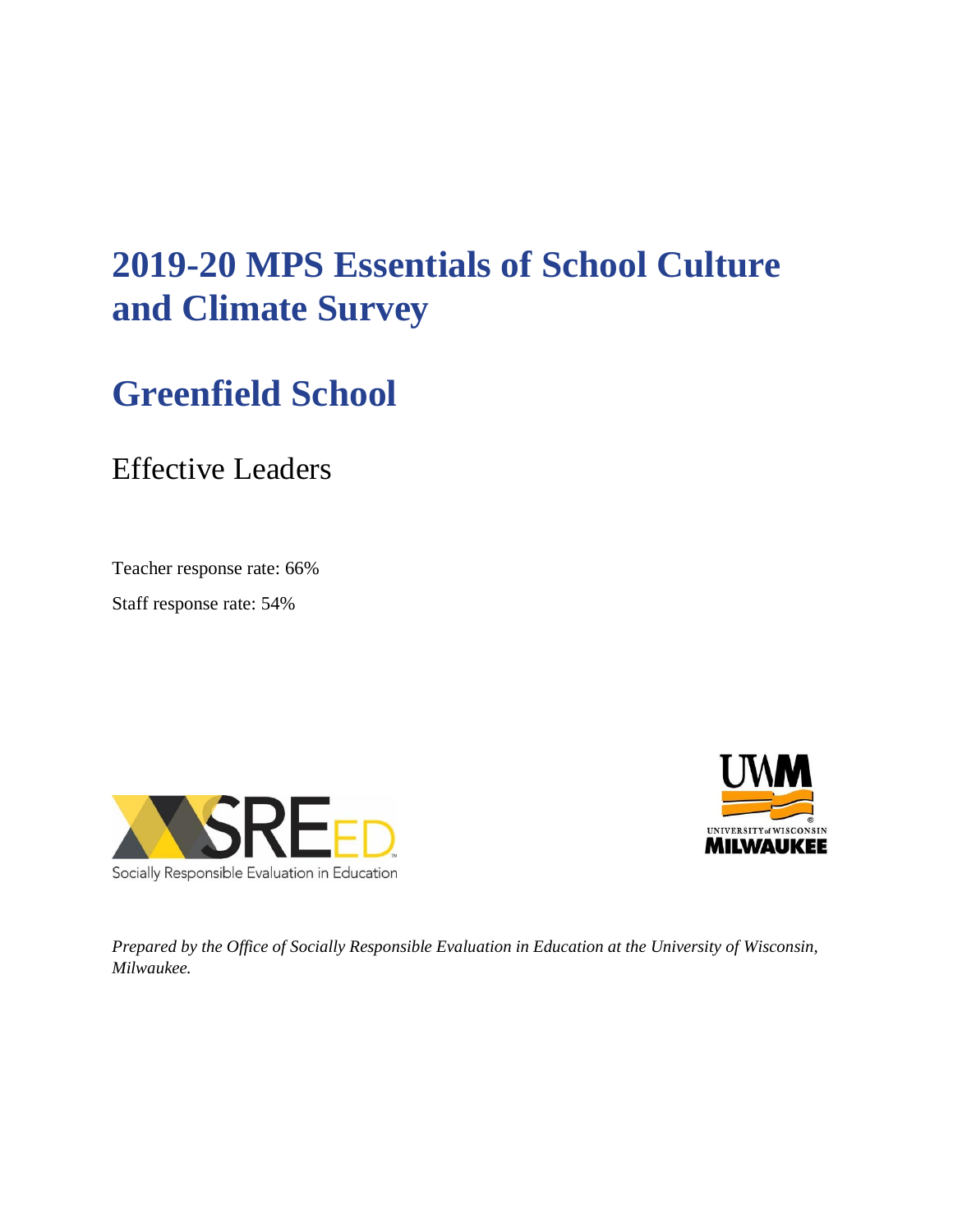

#### **How to interpret the results**

The first figure presents the overall results of the Effective Leaders scale of the ESCC survey and the subdomains of the scale. The shaded areas reflect the range of Effective Leaders ratings for MPS schools. The light blue shaded area represents the bottom  $25<sup>th</sup>$  percentile, or  $1<sup>st</sup>$  quartile, of schools. Each darker blue shaded area represents the next quartile, such that schools in the darkest shaded area are in the top 25% of schools, or most organized in that area. Where the second and third shaded areas meet represents the average Effective Leaders rating for all MPS schools.

Your school's score (a black dot) on each of the components of the Effective Leaders scale reflects the average of your staff ratings on the questions that comprise that component. All survey responses were adjusted to be on a four point scale. Higher scores reflect more organized schools. Locating your school's scores within the distribution of other school scores across MPS allows you to identify strength and challenge areas both internally and comparatively.

Subsequent pages present your school's results for each of the specific questions that comprise each domain measured in the survey. These figures show the percentages of your staff that chose each of possible answers to the questions. In addition, these figures show the average percentage of staff in other MPS schools that chose each of the possible answers to the questions. These figures will help you understand what is driving your school's results.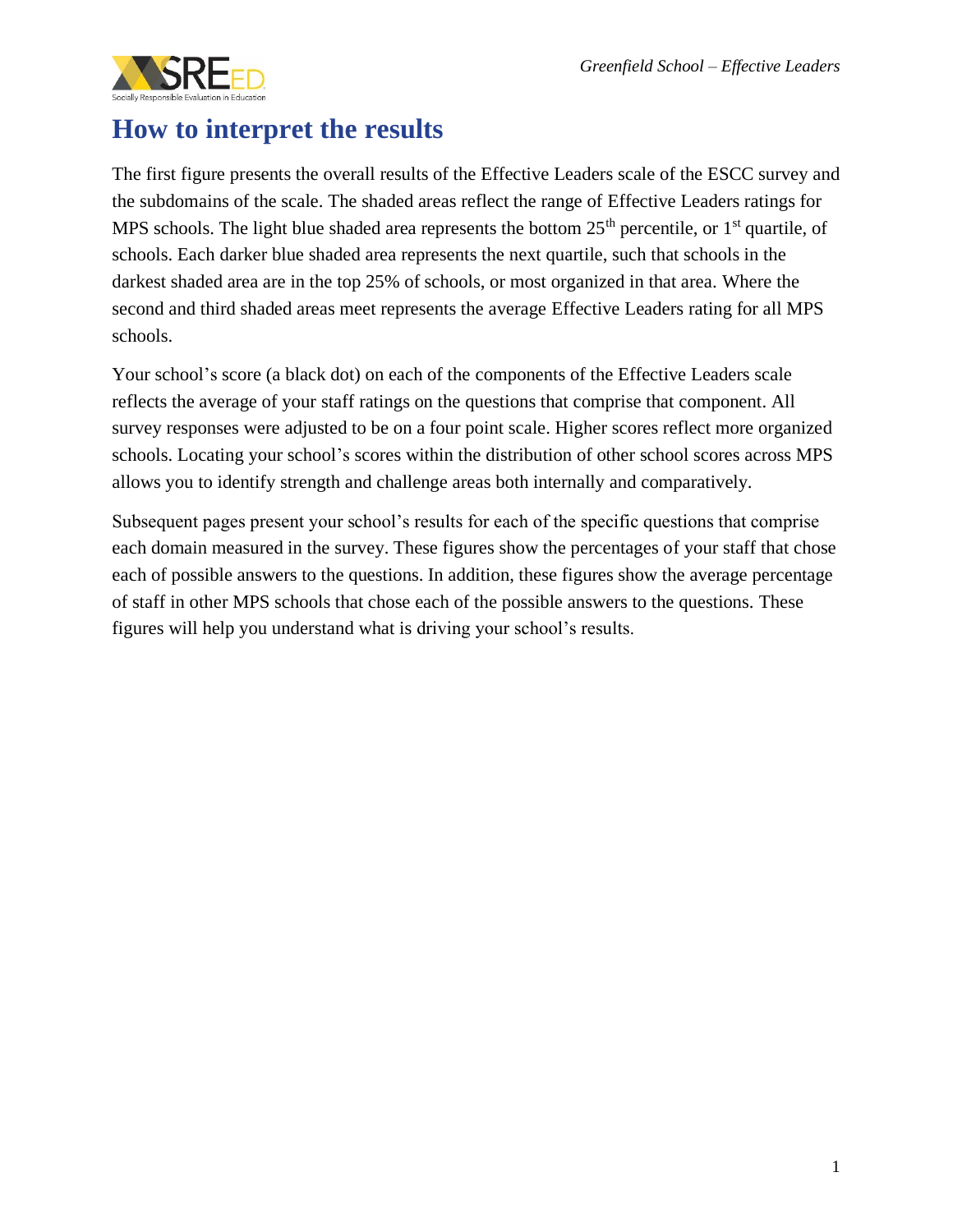

#### **Overall Effective Leaders Results**



The shaded areas reflect the range of Effective Leaders ratings for other MPS schools. The light blue shaded area represents the bottom 25th percentile, or 1st quartile, of schools. Each slightly darker blue shaded area represents the next quartile, such that schools in the darkest shaded area are in the top 25% of schools, or most organized in that area. Where the second and third shaded areas meet represents the average Effective Leaders rating for MPS schools. Your school's score (a black dot) on each of the components of the Effective Leaders scale reflects the average of your staff ratings on the questions that comprise that component. All survey responses were adjusted to be on a four point scale. Higher scores reflect more organized schools. Locating your school's scores within the distribution of other scores across MPS allows you to identify strength and challenge areas both internally and comparatively.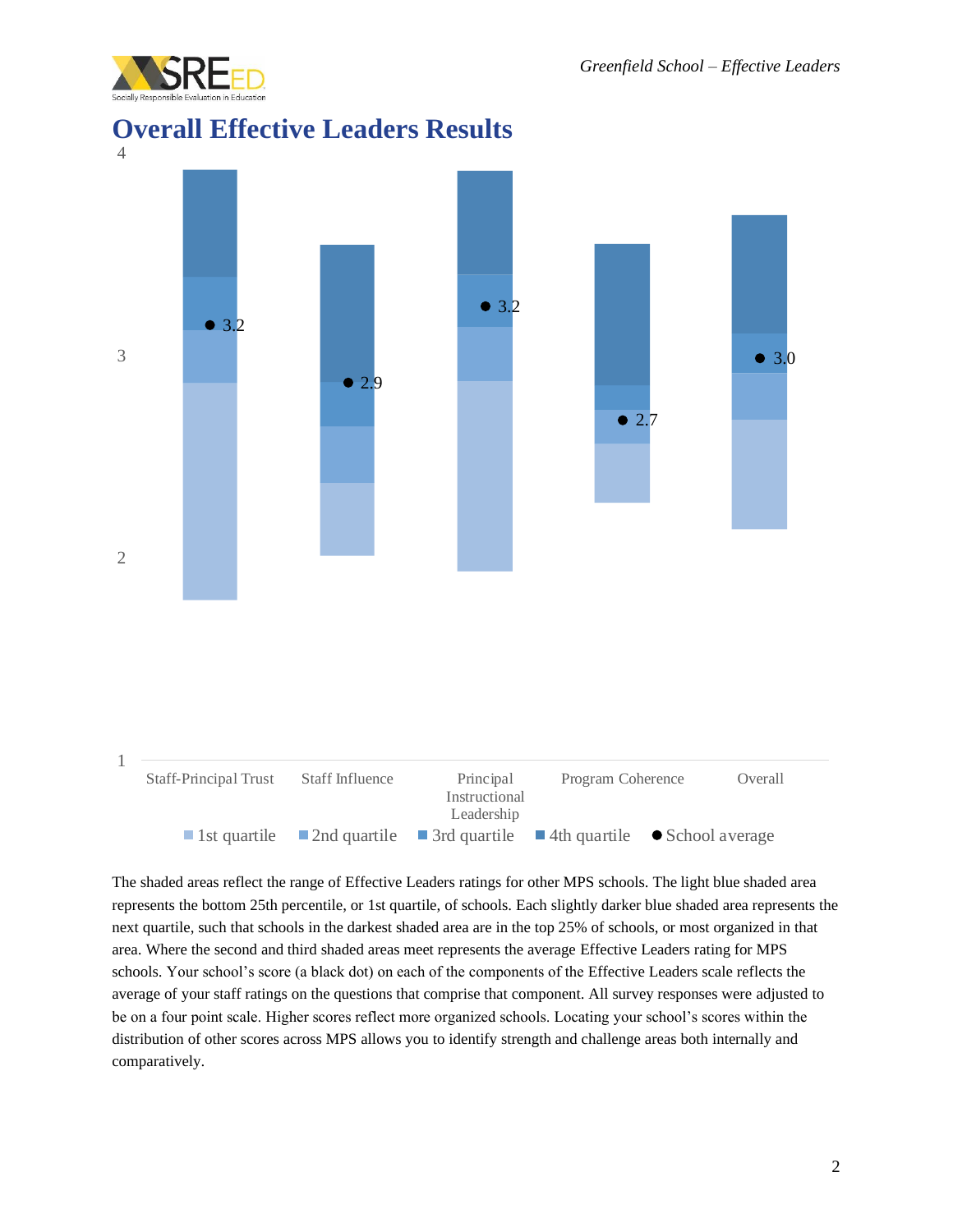

## **Questions about staff-principal trust**

#### **To what extent do you disagree or agree with each of the following statements:**

| It's OK in this school to discuss feelings, worries, and frustrations<br>with the principal. | 3% 11%    | 56%              | 31% |
|----------------------------------------------------------------------------------------------|-----------|------------------|-----|
|                                                                                              |           |                  |     |
| MPS school average                                                                           | 5% 13%    | 44%              | 37% |
| The principal looks out for the personal welfare of the staff. 3% 11%                        |           | 53%              | 33% |
| MPS school average                                                                           | 5% 12%    | 44%              | 39% |
| I trust the principal at his or her word.                                                    | 6% 6%     | 54%              | 34% |
| MPS school average                                                                           | 15%<br>6% | 42%              | 37% |
| The principal at this school is an effective manager who makes<br>the school run smoothly.   | 6% 8%     | 61%              | 25% |
| MPS school average                                                                           | 6%<br>19% | 43%              | 32% |
| The principal places the needs of children ahead of personal and<br>political interests.     | 3%6%      | 56%              | 36% |
| MPS school average 4% 11%                                                                    |           | 43%              | 43% |
| The principal has confidence in the expertise of staff. 3% 11%                               |           | 58%              | 28% |
| MPS school average 4% 13%                                                                    |           | 45%              | 37% |
| The principal takes a personal interest in the professional<br>development of staff.         | 3% 11%    | 44%              | 42% |
| MPS school average 4% 12%                                                                    |           | 46%              | 39% |
| Staff feel respected by the principal. 3% 14%                                                |           | 53%              | 31% |
| MPS school average                                                                           | 18%<br>6% | 43%              | 33% |
| Strongly Disagree<br>$\blacksquare$ Disagree                                                 | Agree     | ■ Strongly Agree |     |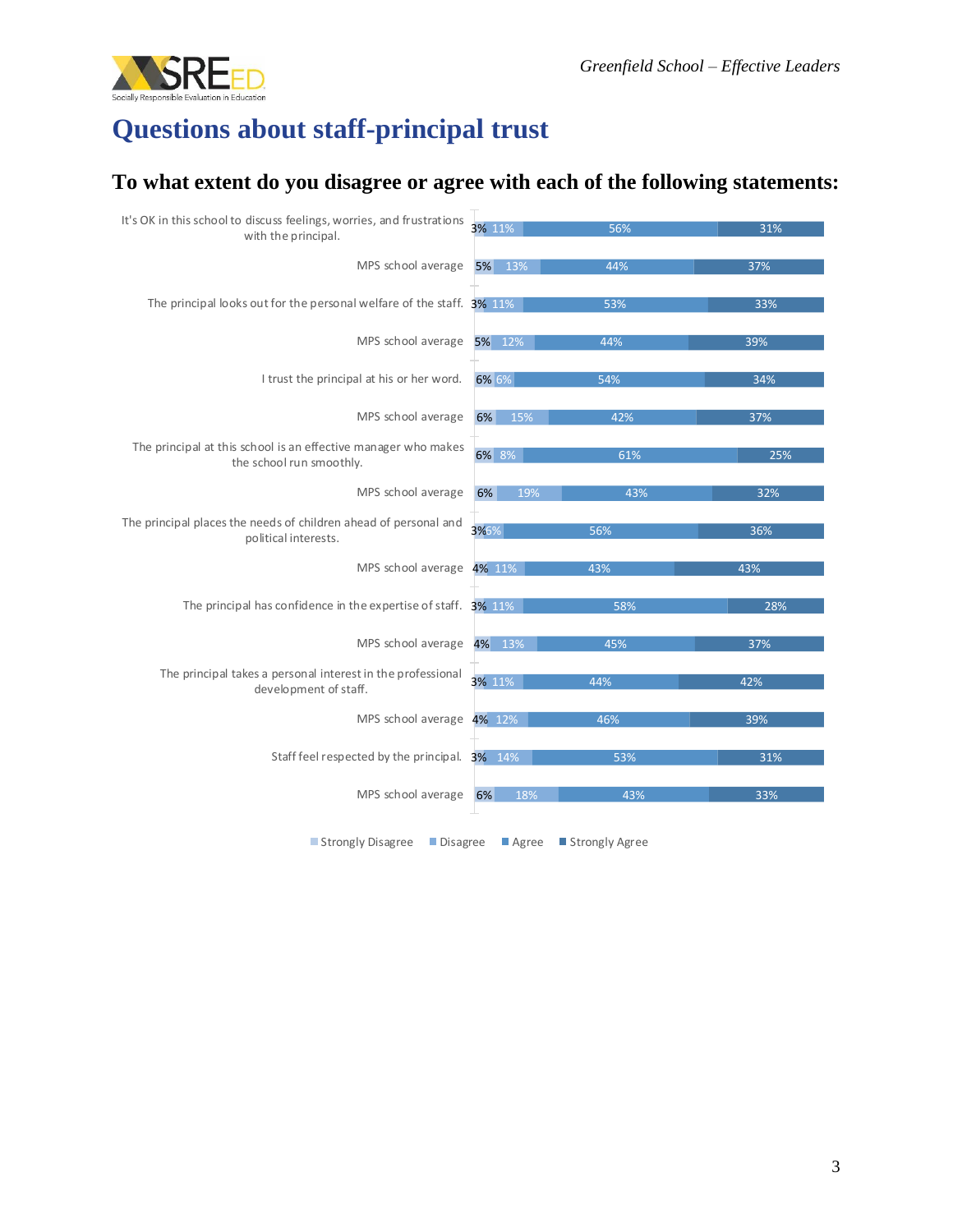

## **Questions about staff influence**

#### **How much influence do teachers have over…**

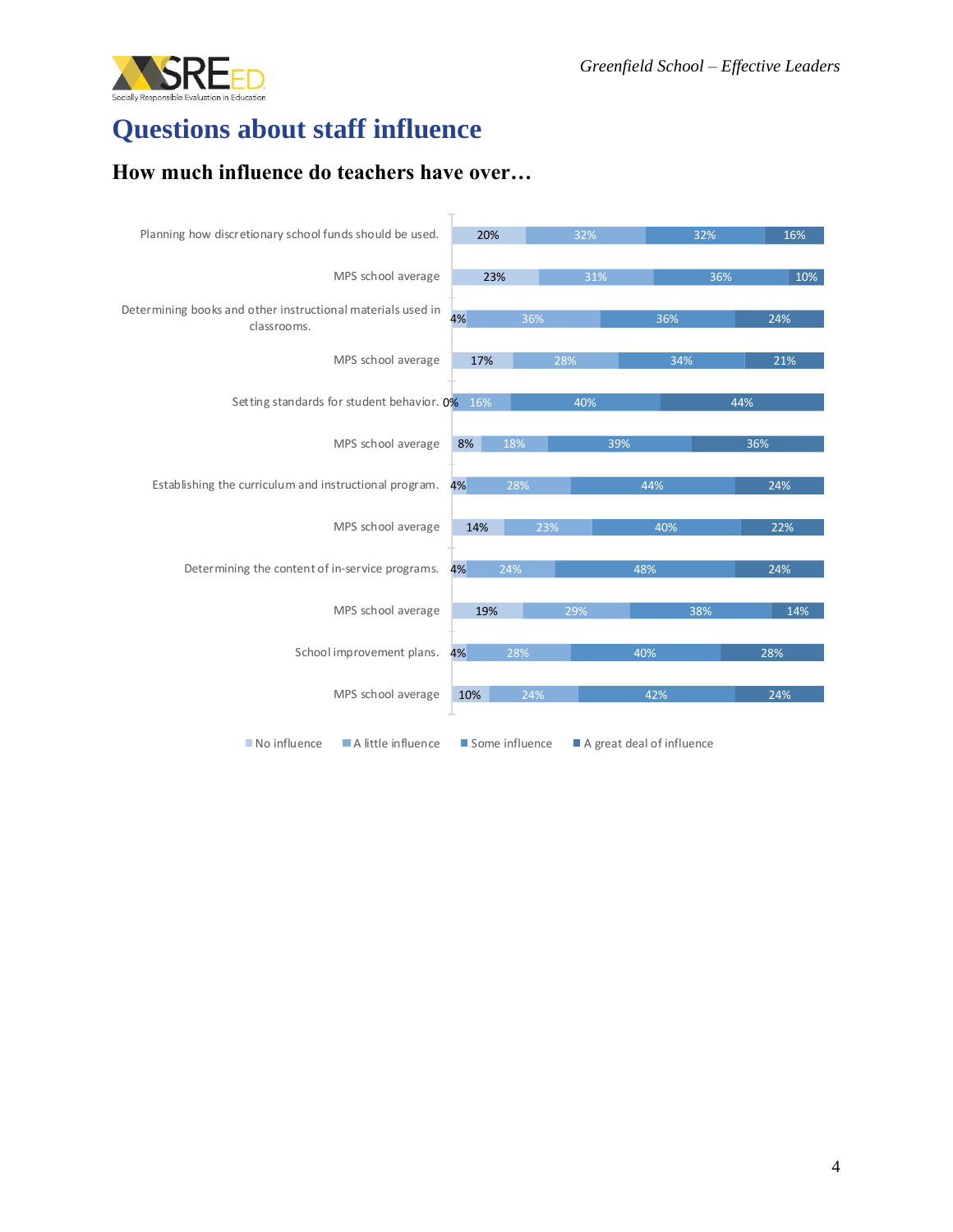

## **Questions about principal instructional leadership**

#### **To what extent do you disagree or agree with each of the following statements:**

| Participates in instructional planning with teams of teachers.                            | 12%       | 12%<br>38% | 38% |
|-------------------------------------------------------------------------------------------|-----------|------------|-----|
| MPS school average                                                                        | 6%<br>17% | 48%        | 30% |
| Knows what's going on in my classroom.                                                    | 12% 4%    | 46%        | 38% |
| MPS school average                                                                        | 7%        | 18%<br>47% | 28% |
| Carefully tracks student academic progress.                                               | 8%%       | 54%        | 38% |
| MPS school average                                                                        | 4% 12%    | 52%        | 32% |
| Presses teachers to implement what they have learned in<br>professional development.      | 425%      | 65%        | 31% |
| MPS school average 3% 11%                                                                 |           | 53%        | 33% |
| Communicates a clear vision for our school. 0%                                            |           | 56%        | 40% |
| MPS school average                                                                        | 4% 11%    | 45%        | 40% |
| Makes clear to the staff his or her expectations for meeting 0%3%<br>instructional goals. |           | 56%        | 36% |
| MPS school average                                                                        | 4% 9%     | 46%        | 41% |
| Understands how children learn.                                                           | 42%       | 60%        | 36% |
| MPS school average                                                                        | 4% 11%    | 46%        | 39% |
| Sets high standards for student learning. 0%                                              |           | 56%        | 44% |
| MPS school average 4% 8%                                                                  |           | 45%        | 43% |
|                                                                                           |           |            |     |

■ Strongly Disagree ■ Disagree ■ Agree ■ Strongly Agree